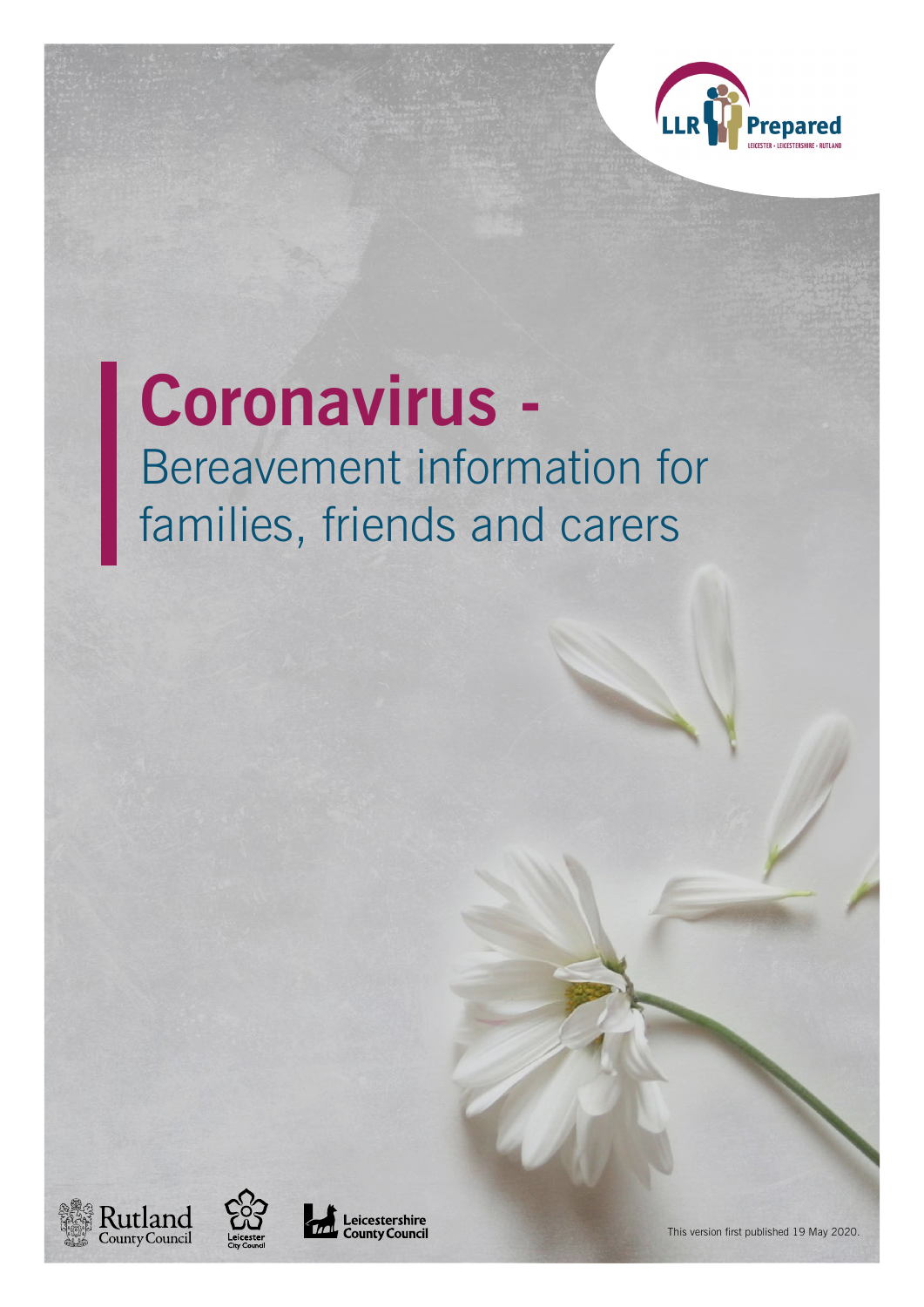**This information is for the families, friends and carers who have recently lost a loved one due to Coronavirus (COVID-19). It has been produced by a number of local organisations in Leicester, Leicestershire and Rutland, working together during the pandemic, including your council, the Police, coroner's office, NHS, faith leaders, and local funeral, crematoria and burial services. We work together as the Local Resilience Partnership.**

We know that this will be a very distressing time for you, and we are very sorry for your loss.

We hope that this information will provide the answers to some of your questions at this difficult time, and point you in the direction of further support.

This leaflet explains what happens next, what you need to do and what will be different in these exceptional circumstances.

## **What is different at this time?**

At this time, the organisations involved in the Local Resilience Partnership (known as LLR Prepared) are working with funeral directors in Leicester, Leicestershire and Rutland to help people affected by coronavirus.

Please don't be alarmed that there might be people supporting you at this time who need to wear masks and goggles and other protective clothing to help stop the spread of the virus.

Depending on the circumstances of your loved one's passing, for example whether they are either at home or in a hospital, your loved one will be taken to the hospital mortuary and looked after by NHS mortuary staff at the site or they will go to a funeral director of your choice. A medical practitioner who attended during the deceased person's last illness (within 28 days) will complete the Medical Certificate of the Cause of Death (MCCD).

What hasn't changed is that your loved one will receive the same care and attention as our trained professionals always give.

If your loved one passed away in hospital, and is being cared for in the hospital mortuary, as soon as you are able, please make contact with the funeral director who is making arrangements for your loved one – they will contact the mortuary and arrange to collect your loved one.

#### **What happens next**

- Bereavement services at the hospital (or your funeral director if you already have one) will give you advice on how to register your loved one's death if you need their assistance – this is done by telephone only at the moment – contact details are below
- You'll need to contact a funeral director within the next 48 hours

# **Contact with your loved one**

After your loved one is taken to the mortuary, it won't be possible for you to visit or spend time with them, as this is not safe for you and your family.

We appreciate that this is difficult to hear, and that it might add to your distress, but this is to keep you and those around you safe and well.

This also means that you won't be able to wash or prepare your loved one yourselves, but you can of course discuss washing, dressing and any religious observances with your funeral director. Please also see 'Preparing for the funeral' below.

Due to Covid-19 guidelines, you must selfisolate for 14 days isolation period from the last day that you had contact with your loved one.

If you haven't got a funeral director in mind, you can find industry inspected local funeral directors on these websites:

- The National Association of Funeral Directors: **[funeral-directory.co.uk](http://www.funeral-directory.co.uk)**
- The National Society of Allied and Independent Funeral Directors: **[saif.org.uk/members-search](http://www.saif.org.uk/members-search)**

Leicester Muslim Burial Council (A scheme has been set up, in line with PHE guidance, for trained volunteers from the Muslim community to ritually wash and prepare the body.) **[www.mbcol.org.uk](http://www.mbcol.org.uk)**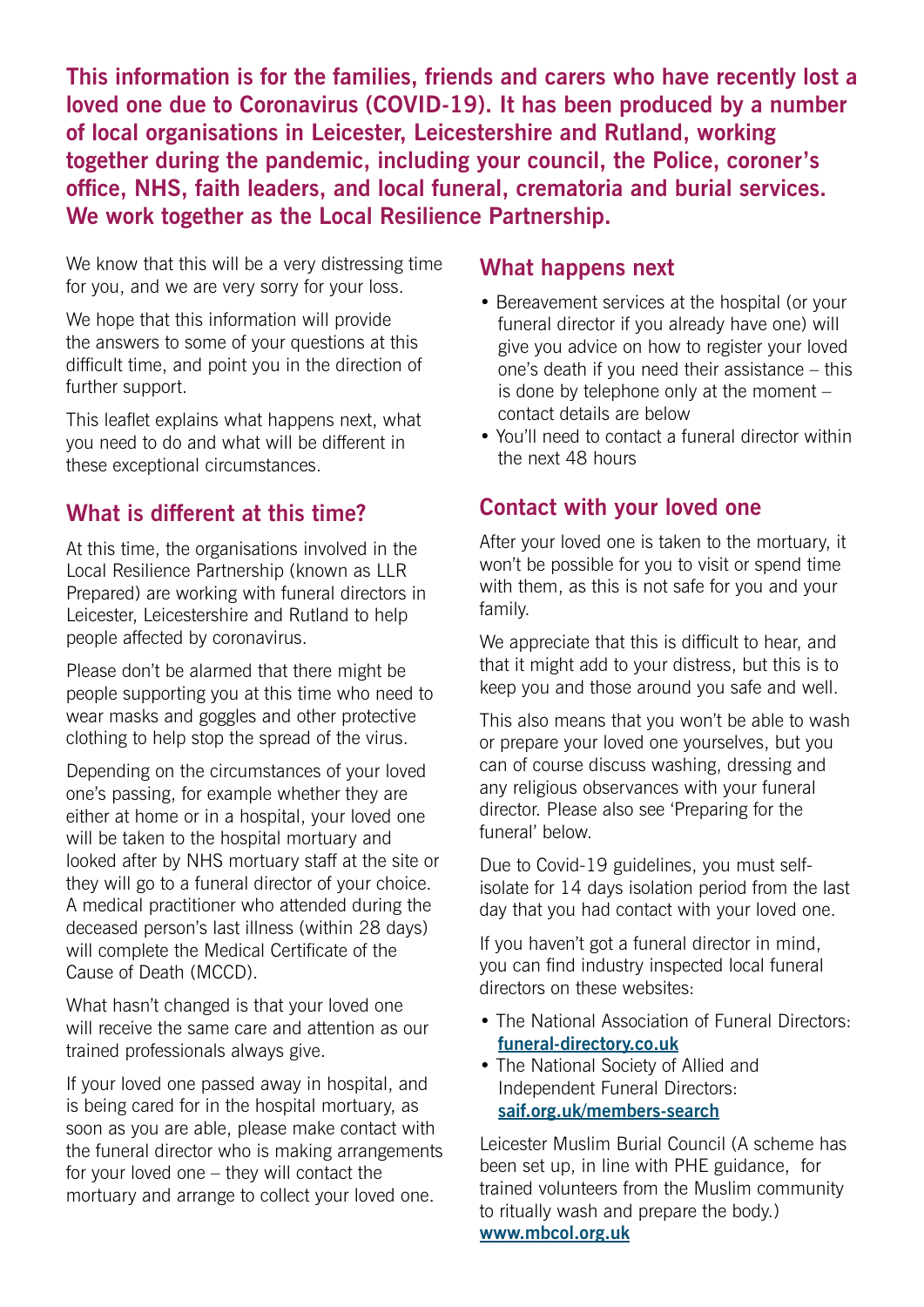# **Registering the death**

During the current period there is a change to the way that all deaths are registered. All deaths are now being registered by telephone until further notice. Please do not go to your local Registration Office

When a loved one dies, the doctor will advise you that the Medical Certificate of Cause of Death (MCCD) has been sent directly to the relevant Registration Service. The Registration Service will then contact you to make arrangements to register the death by telephone.

The registrar will register the death and then issue the "Green Form" (Form 9) for burial or cremation directly to your chosen burial authority and copied to your funeral director.

Leicestershire and Rutland registrars will discuss with you how many death certificates you would like and post them out to you. You should have a credit or debit card ready to pay for the certificates, which cost £11 each.

For Leicester death registrations the registrars will advise on the process for obtaining certificates as they are operating slightly differently.

## **What if the death is referred to the coroner?**

If the death is referred to the coroner, we will contact you when the paperwork has been released and arrange the appointment to register by telephone as above.

# **'Tell Us Once'**

The Registrar will take some information from you to allow you to access the **[Tell Us Once](https://www.gov.uk/after-a-death/organisations-you-need-to-contact-and-tell-us-once)** system (which notifies other government departments, like the DVLA, DWP etc.)

Tell Us Once can be found on the government website (**[www.gov.uk](http://www.gov.uk)**).

#### **Contact details for Registration Services**

Leicester Death Registrations: **0116 454 1000**

Leicestershire Death Registrations: **0116 305 6565**

Rutland Death Registrations: **01572 758 380**

### **Preparing for the funeral**

If you have a nominated funeral director who is collecting your loved one, they will contact you to arrange the funeral.

Your funeral director will work with you to help you lay your loved one to rest, whether that is a cremation or burial. The funeral should be held as soon as it is possible to do so.

The opportunity to attend the funeral of a loved one is so important for many of us. Due to the coronavirus pandemic, there will be restrictions on the number of people that can attend the funeral and on some of the rites you might usually observe.

At present, members of the deceased's household and close family members (or close friends where family are unable to attend), should be allowed to attend the funeral\* even if they are shielding or are in self-isolation as long as they are not displaying symptoms of the virus, no matter how mild.

This mean that no-one who has symptoms of COVID-19 (a persistent cough or a temperature) should attend a funeral.

You might also want to think about hosting a memorial service when it is safe to do so – i.e. when it is safe to so and when government guidelines allow.

We know that some of this information will be upsetting, but it will help to stop the virus from spreading.

It's important to note that it is still your right as next of kin to choose a burial or cremation in accordance with your loved one's wishes, and that the right be buried in consecrated ground will be respected.

\*Although some crematoria may have different limitations on who can attend. Your funeral director can advise you on those.